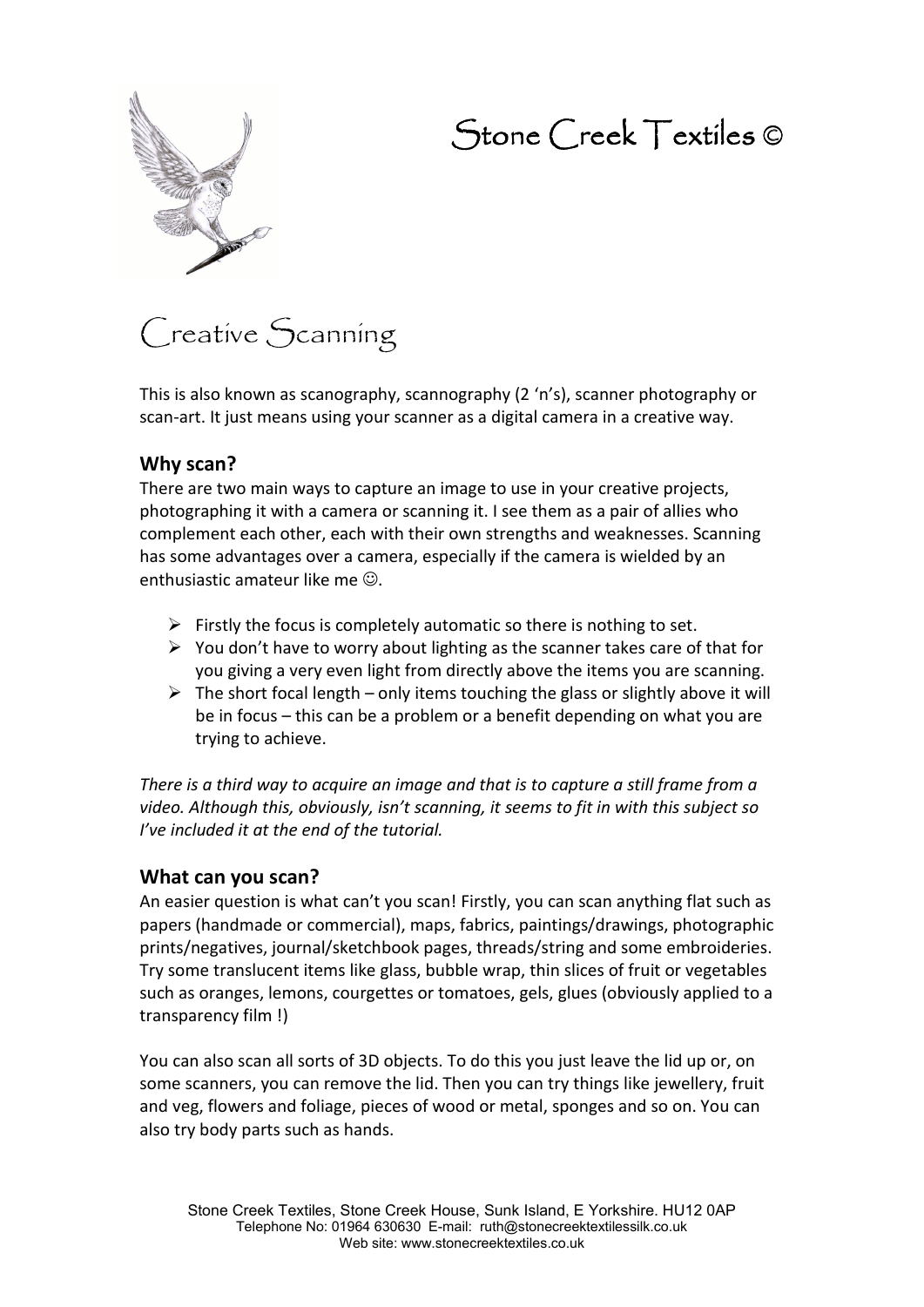## **Health & Safety**

**I've seen several web sites that suggest using liquids directly on the scanner bed. This is obviously (well to most people), very dangerous. Liquids and electricity – for goodness sake!!!** 

### **Preparing to scan**

- > The first thing to do is to make sure that the scanning bed the flat area that you normally put your documents down on – is as clean as you can make it. It's amazing how bits of dust and smears show up on a scanned image. You can, of course, get rid of them later in Elements but it's a lot quicker to do a quick scanner clean before you start. I use a tiny bit of monitor or glass cleaner sprayed on to a clean cloth, NOT directly on the scanner, and then rub gently on the glass.
- > Secondly, if you are going to be scanning anything other than paper documents I would recommend you put a piece of transparency film over the bed of your scanner to protect it. I have been known to get carried away and start scanning something like a juicy slice of lemon and then think … I usually leave one on permanently so I can't forget.

### **How do you acquire/capture an image**

For most of this tutorial I'll be using an all-in-one scanner/printer, the Epson SX425W, a cheap and cheerful bit of kit which, nevertheless gives some good results.

I'll also refer to my elderly easel scanner an HP Scanjet 4670 which, sadly, is no longer available. It's probably my favourite scanner because it takes up very little room, is very versatile and has a better depth of field than the Epson. Lastly, some of the photos were taken on a new present (Happy Birthday to me …) an Epson WF-7610 an A3 all-in-one).

You can usually start a scan in three ways – from a button(s) on the scanner itself, from an icon on your desktop or from within Elements by using File > Import. The options you get will vary from scanner to scanner. For instance on the Epson when you press the aptly named Scan button you only have three options,

- > Scan to a PC (creates a scanned image and saves it on to your hard disk),
- > Scan to a PDF (converts the scan to a pdf file and saves it on your hard disk) or
- > Scan to Email (gives you the option to create an email message with the scanned image as an automatic attachment).

There is nowhere to change the resolution etc. To do this you need to initiate the scan from the desktop or from within Elements – then you get the full range of settings to choose from.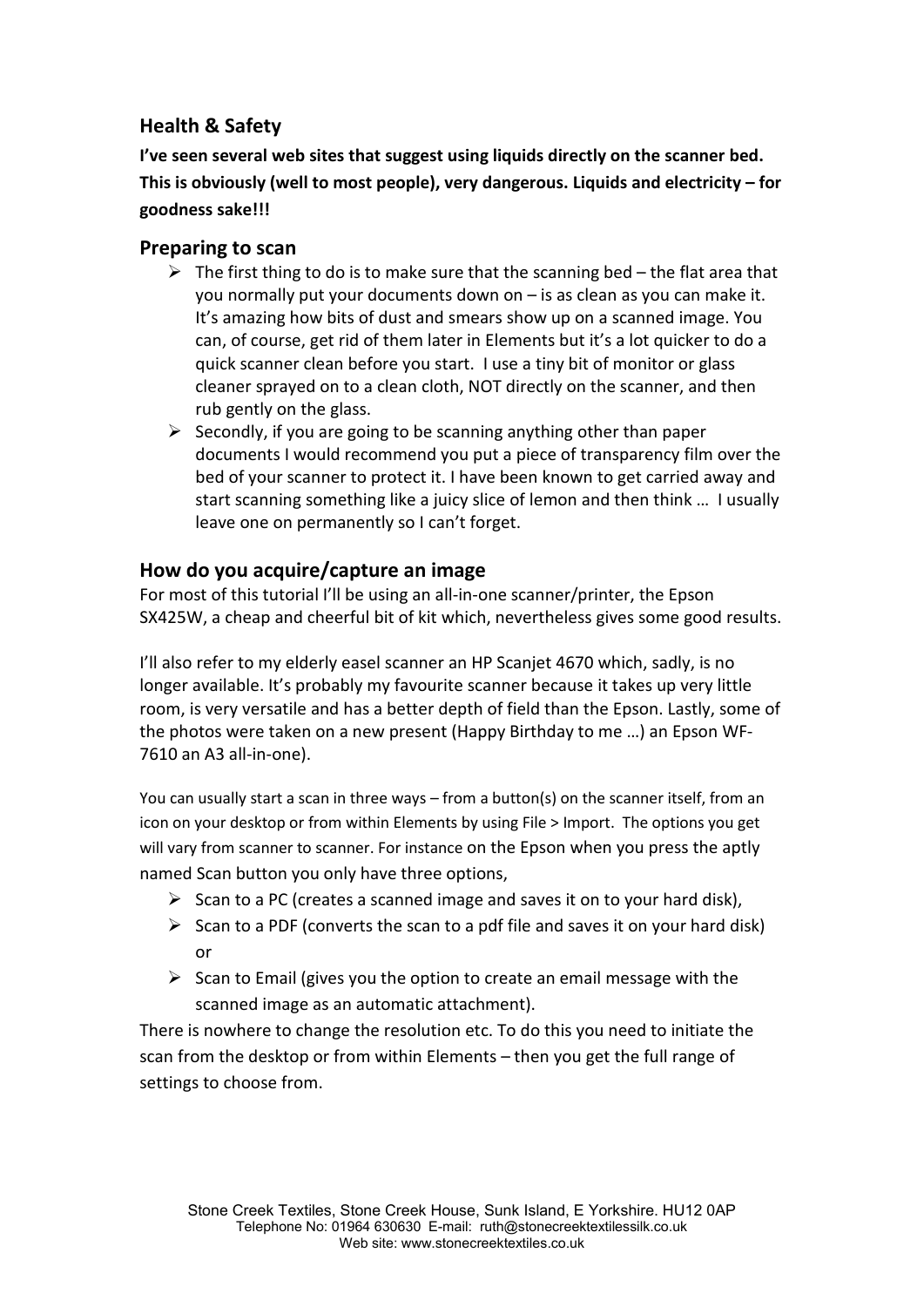#### **TWAIN and WIA**

Before we go any further I just want to explain a couple of terms you may well come across. The first is TWAIN. I love the idea that it stands for 'Technology Without An Interesting Name' but apparently that's a myth. It really comes from a line in Kipling's 'The Ballad of East and West' – " ... and never the twain shall meet ..." referring to the difficulty developers were having at the time getting hardware and software to talk to each other.

Anyway, TWAIN was developed as a universal hardware/software interface or 'language'. Any scanner that is TWAIN compliant can be understood by any software that understands TWAIN.

From version 10 onwards Adobe decided not to include the twain setting as a default (duh!) so if you go to File > Import, initially you only see 'Frame from Video' (more of this at the end of the tutorial) and 'WIA support'. What you need to do is move a particular file called Twain\_32.8BA to a different folder. On my Windows 7 machine it was in

C:\Program Files (x86\Adobe\Photoshop Elements 10\Optional Plug-Ins

And I had to move it to:

C:\Program Files (x86\Adobe\Photoshop Elements 10\Locales\en\_US\Plug-Ins\Import-Export

Then I closed Elements and re-opened and Voila! Both my scanners appeared in File > Import.

The second term is WIA – this stands for Windows Image Acquisition. This does a similar thing to TWAIN – it acts as a bridge between a digital camera or scanner and Elements to help you download images. If your scanner doesn't come up in the list when you go to File > Import, click on WIA support and follow the instructions – you may be able to access your scanner from here.

Just be aware that your scanner needs to be switched on before it will appear in the WIA list whereas the TWAIN compliant scanners will be in the list whether they are on or not.

#### **Decide on your settings.**

Scanners usually have a dialogue box of options you can choose from. We'll have a look at a fairly typical one – this is from an Epson scanner. We'll start at the top: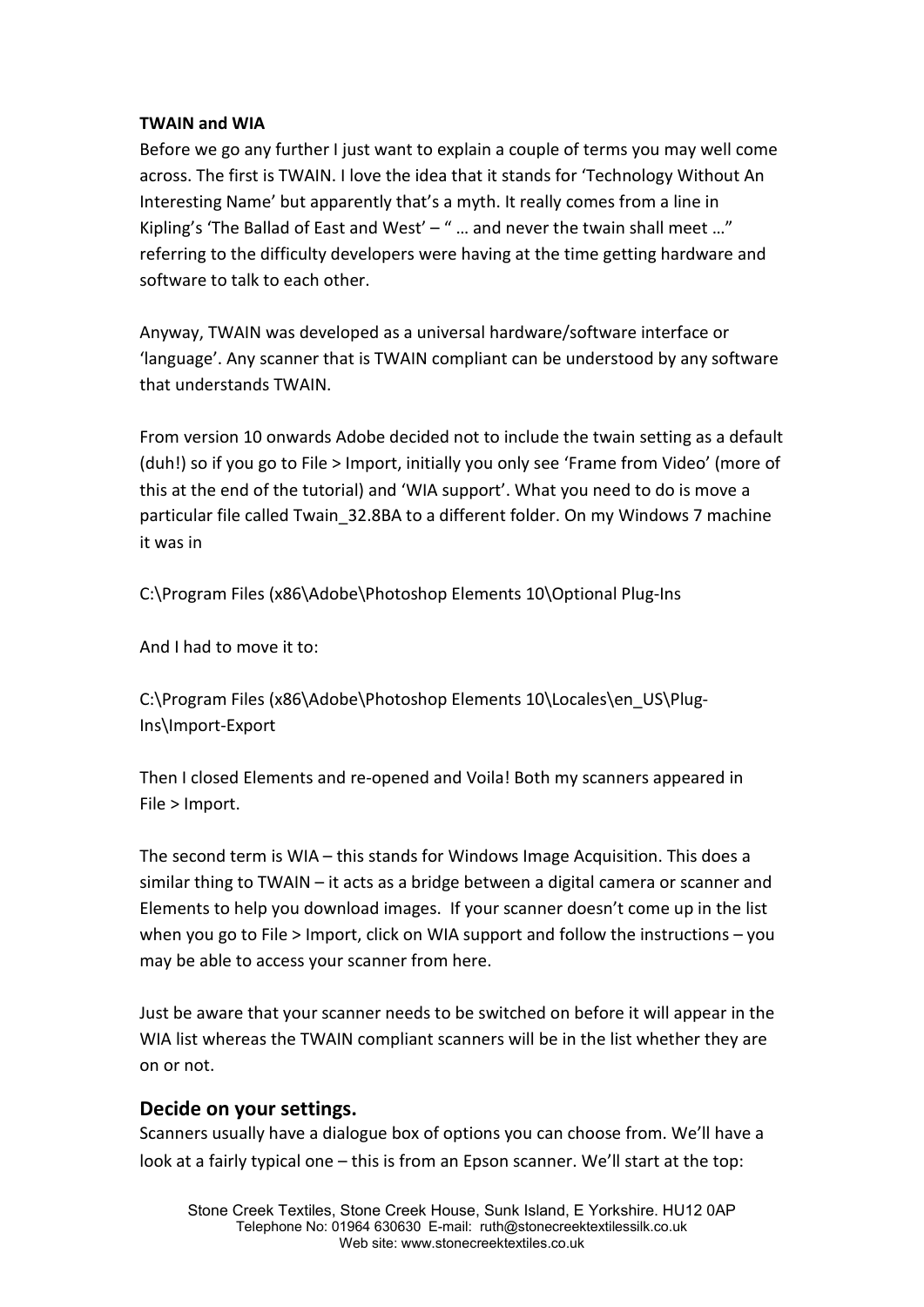#### **Mode:**

First of all, I usually set the Mode to Professional (on Epson scanners) or Manual/Advanced on other makes so I can see all the options offered. The other modes just give you a sub-set of the Professional options.

#### **Document type:**

Reflective is the standard, and often only, option. It means that the light from the scanning bar is reflected back from the item you are scanning to the sensors. Sometimes you'll see an option here called Transparent or Film. This means that the light will come through the item before it gets to the sensors. This is generally used for scanning slides or negatives but can also give some interesting results on other translucent items.

I don't have a scanner which will do this but you can imitate the result by placing a mirror over the item while it's scanned. This bounces the light back through the item.

Just be aware that scanner manuals and dialogue boxes often cover more than one model. For instance when I go to the Document type option the dropdown list appears to give me the choice of Reflective or Film. However, the Film option doesn't apply to my model and is actually greyed out and unavailable. SO annoying!

#### **Document source:**

With basic scanners there will only be one option – here referred to as the Document Table. If you have things like an automatic document feeder on your scanner then you will see these as options for the document source.

#### **Resolution:**

This is the only option I use on a regular basis. I use 300 dpi as my standard as that gives me enough pixels to do most things but doesn't create an enormous file, but I often use higher settings if I'm scanning something small or I know I'm going to print it out a lot bigger.

If you can't remember how the relationship between resolution and the printed image size works have a look back at the tutorial on Resolution & Image Size.

#### **File format:**

There is also the option to change the format you want to use for saving your scan. I'd recommend you use .tiff or .psd as they both retain all the image information when you are editing and saving them (have a look at the File Formats document on the General Resources page if you need a refresher on this).

I spent nearly half a day trying to find out where to set this on my Epson and after a lot of googling I found that it's in the scanning dialogue box ONLY if you launch it from the desktop. If you launch the same dialogue box from inside Elements then that option is missing – huh? You'll find the icon to the right of the Scan button. This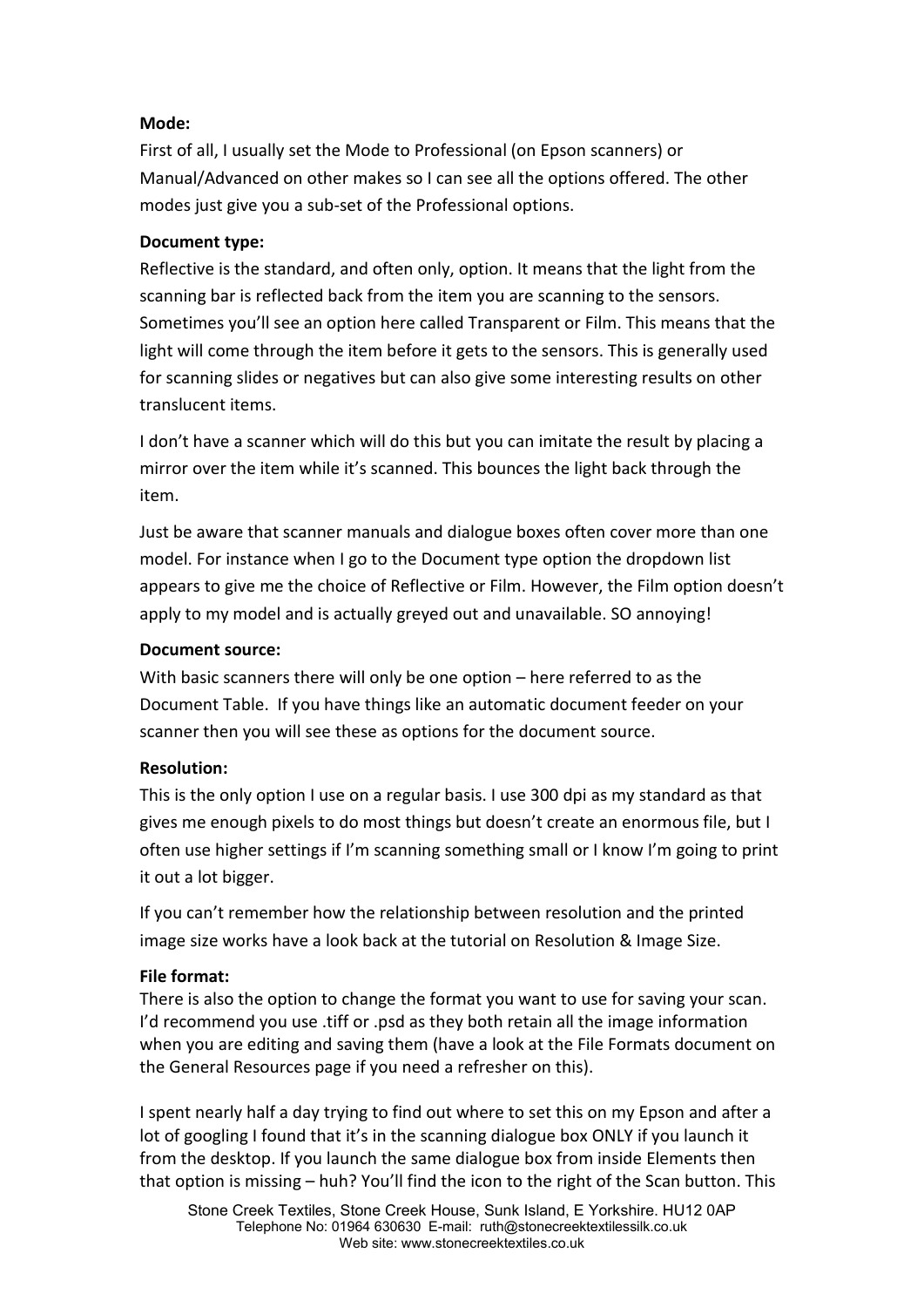dialogue gives you the option to set a default folder for saving your image and the file format you want to use.

#### **Colour control**

The only other thing I do is switch off colour control as I want Elements to handle that for me. On the Epson this is under Configuration. Then click on the Color tab and select No Color Correction. I've included three scans of the same piece of painted cotton, one at each colour setting. As you'll see there's quite a difference.

#### **Techniques**

Normally if you are scanning a piece of paper just to make a copy, you plonk it (sorry, place it carefully) on the scanning bed, put the lid down and press a button. If you want to make an image for creative purposes you'll want to give a bit more thought to the proceedings.

It makes a difference, for instance, if you have the lid up or down, whether the thing you are scanning is stationery or moving and so on. The actual scanner you are using will also have an effect as they each have a slightly different depth of field.

So, assuming you have a nice clean scanner bed, then you start your scan by File > Import and select your scanner.

Most scanners have a preview option. With this the scanner does a low resolution pass of the scan bed to give you a quick preview of how your scan will look. You can then use a marquee tool to select the part of the bed you actually want to capture. This can save a lot of time if you are scanning something small at a high resolution.

To complete the scan, check the resolution set, click on the Scan button and wait. The image should appear in the work area of Elements ready for you to edit.

#### **Notes:**

- > Scanners do take a little while to warm up before they will scan, if you haven't used it for a while. So, don't get impatient and start clicking all over the place. Just wait for your scanner to warm up and do its job. Subsequent scans are much quicker.
- $\triangleright$  The higher the resolution you use, the slower the scan will be this is normal.

*I'd like to thank my friend Liz Welch for letting me use some of her experimental scans as examples - www.rarebird.ltd.uk.*

#### **Lid up or down/coverings**

If you are scanning something pretty flat then you have the option of having the lid of the scanner up or down. Because scanners have such a short focal length having the lid up just gives you a plain, even background – you don't actually see the room you're in. The first version of this set of coins taken with the lid up is ok but there's a lot of light bouncing round and reflecting off the metallic surfaces.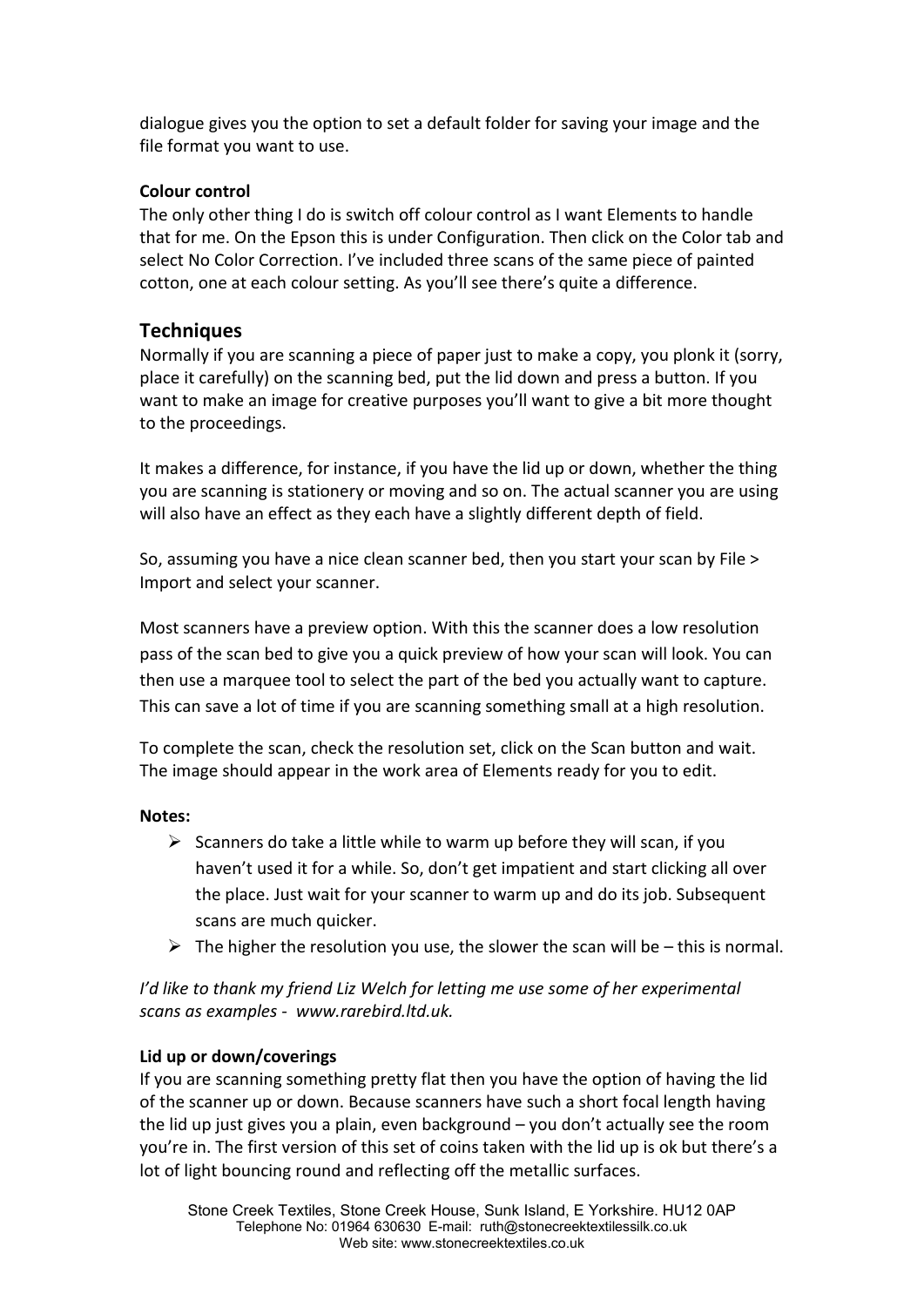The next version was scanned with a box over it  $-1$  love high tech solutions! The image is hugely better in terms of colour and definition. If you don't want a black background it is, of course, easy to remove with the Magic Wand as it's a consistent colour.

For the last version the coins were covered with a sheet of hand-made paper. The paper was further away from the glass than the coins so the focus is softer. You could also try covering the items with something like a piece of fabric, crumpled tissue, cling film, aluminium foil or bubble wrap. They will all give a different result. Personally, I like to scan with as blank a background as possible and then add my textured backgrounds as a layer in Elements, but there's no right way to do this. Work in the way that pleases you most.

If what you are scanning is translucent, like silk chiffon, then the difference between lid up or down is much more marked. If you have the lid up the light can bleach the colour out of your item and make it appear ghostly. With the lid down you get a more predictable result.

If the item(s) you're scanning is 3D and soft, so would deform under its own weight, then you can also choose to use a support of some sort. For instance to support flowers you could use blobs of Bluetac or plasticine to support the stem so that the face of the flower is just touching the glass and won't be squashed. Again you have the choice of just leaving the lid up or of covering the items with either something very soft and light or covering with a box.

#### **Using a scanner as a microscope**

A scanner can let you create a very high resolution image that you can then zoom in to so you can really see the usually hidden details. Try scanning rice grains or feathers or seed pods at a high resolution such as 1200 dpi. Using this technique you start to see detail that you would normally only see with a microscope.

Note that you may well be offered a scanning resolution higher than the maximum optical resolution quoted in the specification of the scanner. For instance my Epson is specified as having a maximum resolution of 1200 x 2400 but in the scanning dialogue box I have the option to scan at up to 9600. If you scan at anything above the optical resolution (the figures in the spec) then the software will guess what pixels need to be added to make the image up to the resolution you've set. If you remember back to the tutorial on Resolution, there is that lovely word interpolation which means just that - guessing at what pixels to add. If you want to interpolate later you can do it in Elements.

One of the things we haven't looked at yet, which comes in very handy for these images is the Navigator. If the Navigator isn't visible you can bring it up from the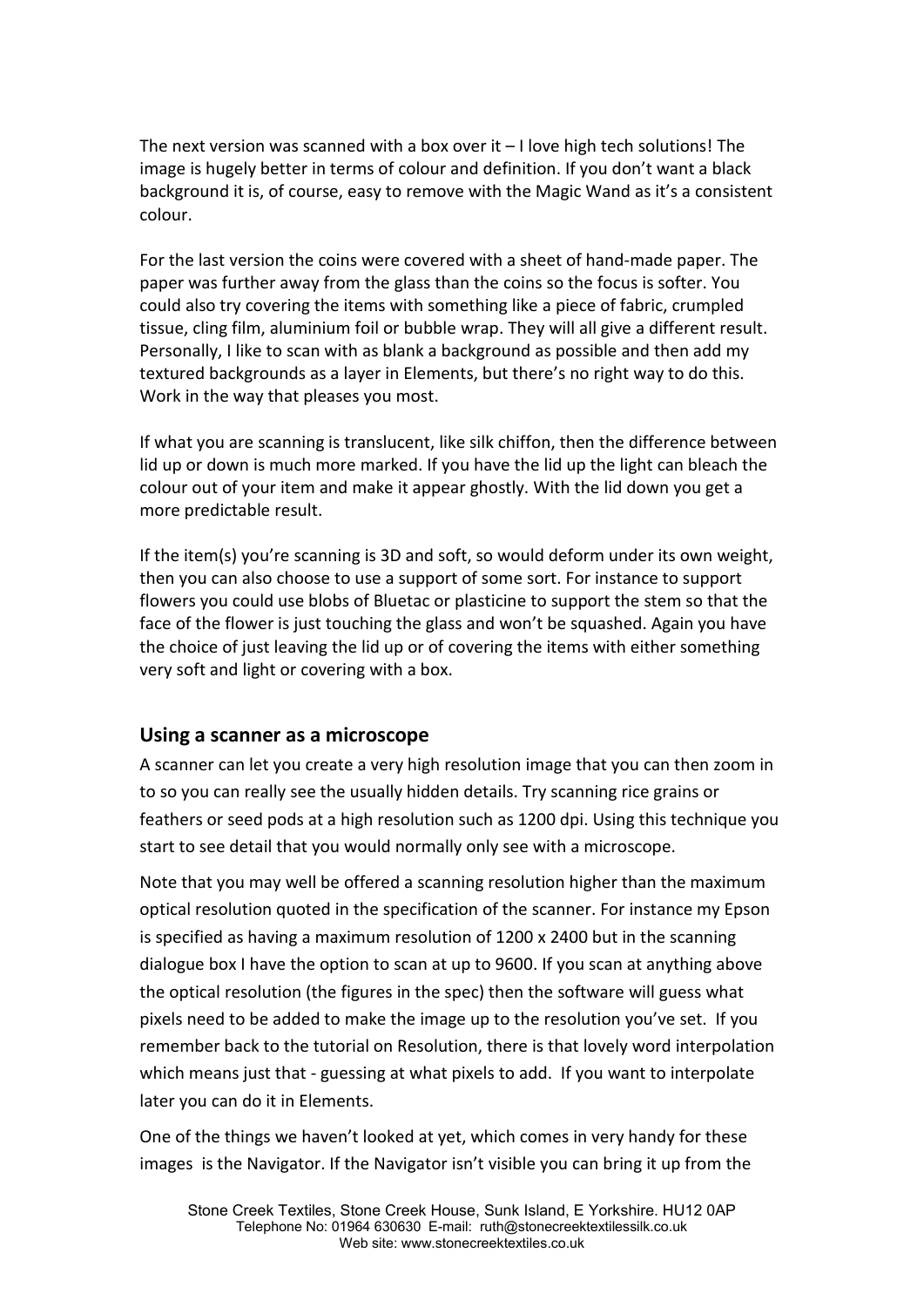Window menu and you can dock it In your Panels Bin. Instead of using the scroll bars at the bottom and right of the image to move around, you can use the zoom slide bar at the top of the Navigator to zoom in or out and can then just drag the red box to move around the image. If you have a small image active or you are already zoomed out then the red box may appear round the outer edge. In order to move it you need to zoom out by moving the slider to the right.

#### **Seed head**

This was also scanned at 1200 dpi to show the inner structure.

#### **Feather**

The first example of this is a very small feather – less than an inch long. I scanned it at 1200 dpi and then zoomed in to see the delicate, downy structures, rotated it and then cropped it.

#### **Dried plant**

This was also scanned at 1200 dpi. I had no idea just looking at it that the flower's structure was so varied and complex. Here you can even see the tiny hairs on the stems.

## **Moving while scanning**

Another interesting technique is to move whatever you are scanning during the scan. As the scanning bar moves across the scan bed it is only capturing the area directly below it. So, if you move something it could well appear several times in the final image.

## **After scanning**

Images that come from a digital camera or a scanner often seem to be slightly soft and slightly dark. With these I usually start by using Enhance > Auto Smart Fix. This attempts to fix any perceived problems with the image's lighting, colour and contrast. This very often brings the image to life and reveals details that weren't previously apparent. I find it's more successful on underexposed images (too dark) rather than overexposed ones (too light). There's a variation of this called Adjust Smart Fix, also under the Enhance menu. This let's you vary the amount of Fix you apply. If you don't like the changes you can always use Ctrl-Z to undo.

- **Getting rid of dust marks**: if you remember from the Repair and Replace tutorial, the easiest way to get rid of dust spots on your images is to use the Spot Healing Brush tool. You simply click on the spot you want to disappear and it is merged into the surrounding pixels.
- > Sharpening: this is usually the last thing you do to an image and then only if it's necessary. Not being a photographer, as such, I'm more concerned with the 'look and feel' of an image rather than whether it's pin sharp or not but in

Stone Creek Textiles, Stone Creek House, Sunk Island, E Yorkshire. HU12 0AP Telephone No: 01964 630630 E-mail: ruth@stonecreektextilessilk.co.uk Web site: www.stonecreektextiles.co.uk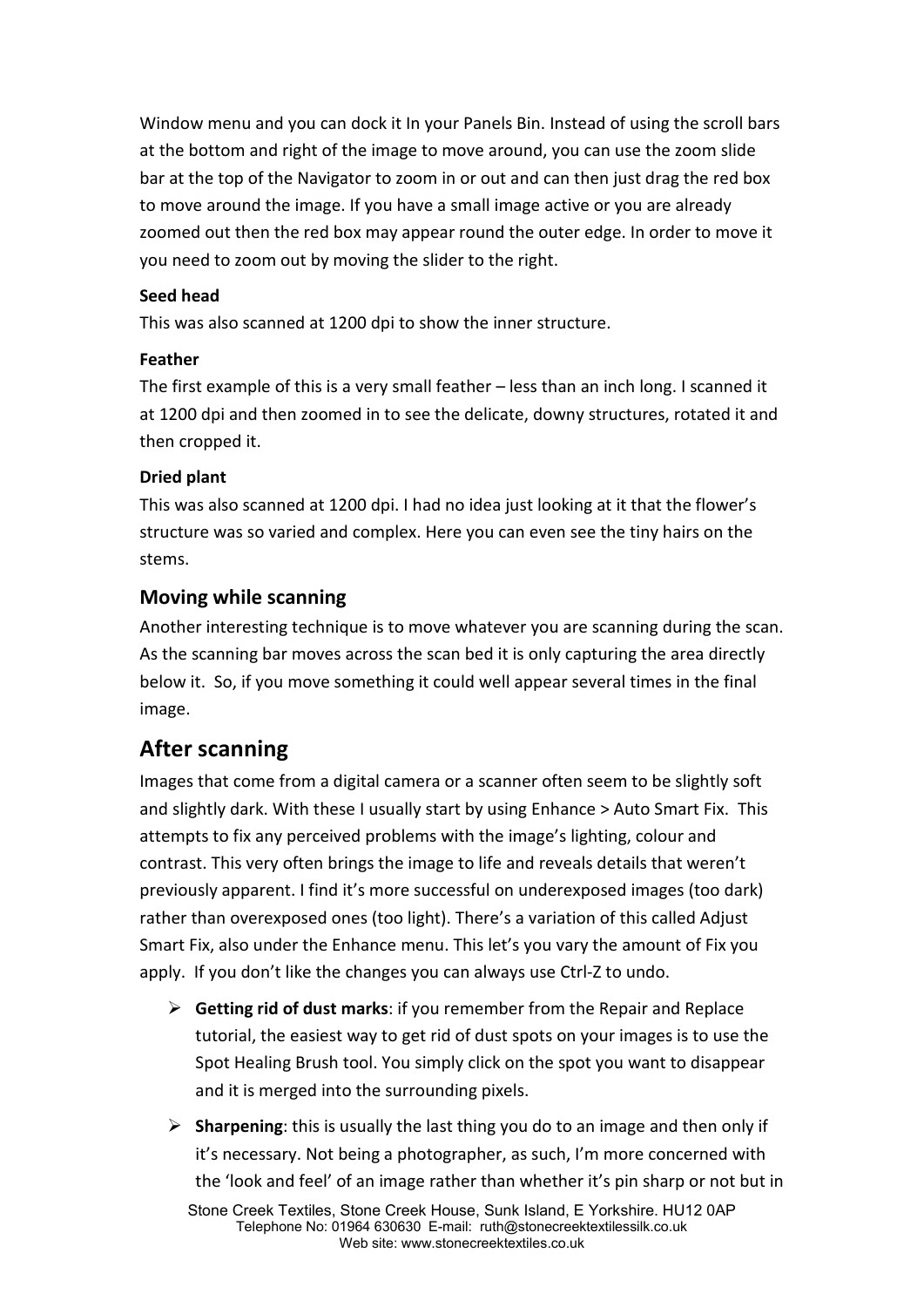some circumstances you might want to try and improve the focus of either the whole or part of an image or to use over-sharpening to create an effect. Elements has several tools that can help with this.

The first is Enhance > Auto Sharpen. This analyses the image and tries to apply an appropriate amount of sharpening. To my eyes this works pretty well and is usually all I need. If you want to investigate sharpening further you can have a look at Unsharp Mask or Adjust Sharpness (both in the Enhance menu). If you want to sharpen only a bit of the picture then you could try the Sharpen tool, which is under the Blur tool in the toolbox.

## **What next?**

I thought I would show you a few examples of what you can do next. This is just a taster – if I included every variation I'd have to write a book …

#### **Orange**

First of all I scanned a slice of the orange at 600 dpi. Then I:

- $\triangleright$  Adjusted the brightness to lighten the image a little.
- $\triangleright$  Cropped the image to give me an interesting area to play with.
- > Used over-sharpening to accentuate some of the detail.
- > Used the Dust & Scratches filter to get rid of some of the flecks. Filter > Noise > Dust & Scratches.
- > Added a gradient map adjustment layer, using the copper preset.

#### **Lichen**

Next I scanned a tiny little bit of wood from one of our apple trees – less than an inch across – at 1200 dpi. I didn't think I had anything useful with this one as the wood was anything but flat and only a small area was in focus. But when I zoomed in and cropped it I found a small area that had something I really liked.

#### **Hessian**

I scanned this at the normal 300dpi. Then I:

- > Straightened it up a bit using transform Ctrl-T.
- > Cropped a section out
- > Added a threshold adjustment layer to create a black and white image that would make a lovely screen for adding texture to fabric via screen printing or could be used digitally as a displacement map.

#### **Lutradur**

I scanned this first with the lid down, giving a white background and again with some black card over the lutradur, giving a black background. Using the second version I:

 $\triangleright$  Cropped the image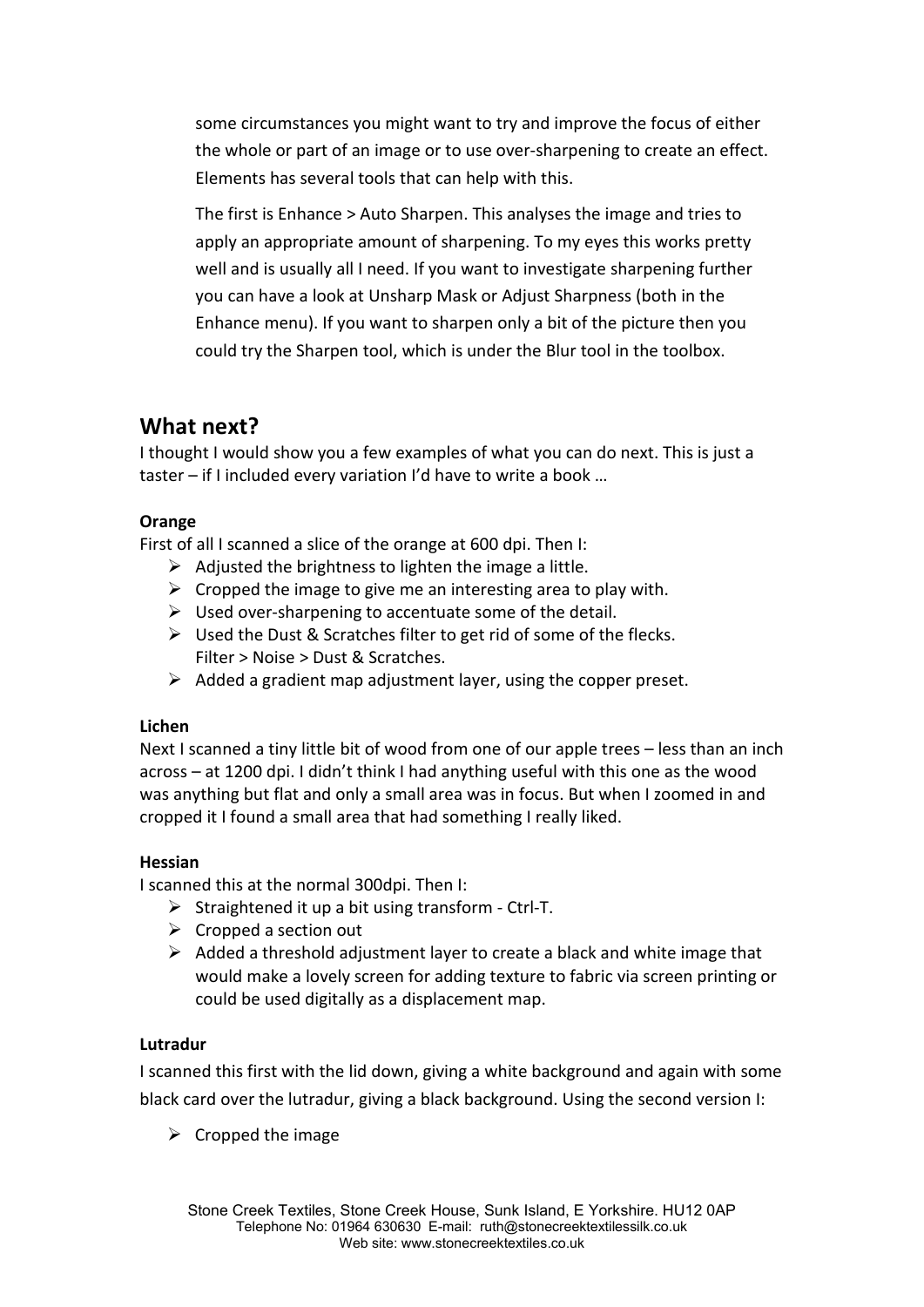- > Used Convert to Black & White to give me a grayscale image, using infrared preset and increasing contrast to maximum.
- > Applied a blue/green/turquoise gradient map.

#### **Snowdrops**

Next I scanned some snowdrops again at 600 dpi. Then I:

- $\triangleright$  Cropped a single flower head
- > Used the solarise filter Filters > Stylize > Solarize
- > Inverted the image Filters > Adjustments > Invert

An alternative here is to convert the image to greyscale - Enhance > Convert to b&w using the portrait preset - before you Stylize.

I hope that gives you some idea of how you might use a scanner in your work. Of course, you have all the richness of blending modes, displacement maps, colour changes, repeating patterns and so on to use with your scans.

To finish I'm going to show you briefly how to capture a frame from a video.

#### **Capturing a frame from a video:**

*The following isn't really anything to do with scanning but this seemed to be an appropriate place to put it.* 

- > You start with File > Import > frame from video. The video has to be stored on your local machine .
- > Start the video running in the usual way or use the slider at the top of the dialogue box. When you get near to the bit you want to grab, click on Pause (two vertical lines on the control bar) and use the cursor (arrow) keys on the keyboard to step through the video a frame at a time.
- > When you get to the appropriate place, click on 'Grab Frame'. The image will then open in Elements.
- > When you have grabbed as many stills as you want, click on 'Done' to close the window.
- > At this stage your images aren't saved they are simply open in Elements. So, do remember to save them.

Below you'll find some information on the different types of scanners and how they work and a couple of web sites you might like to have a look at.

#### **What sort of scanner do I need?**

There are two main types of scanners – drum scanners which are used almost exclusively at professional bureau and flat bed scanners which is the type normally used in homes and offices. Occasionally you can find easel type flat bed scanners which I really like as the scanning section can be lifted off the easel and used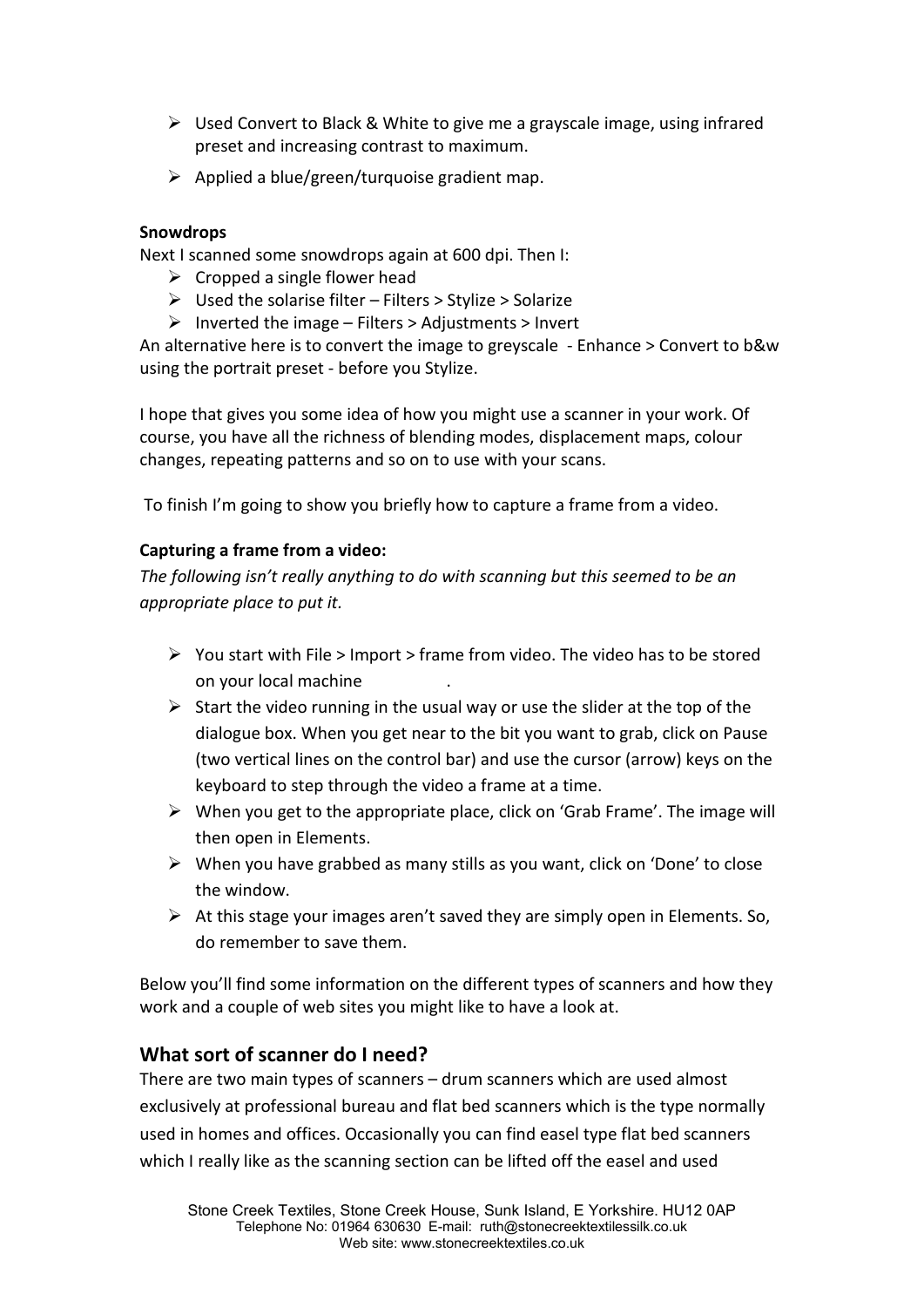independently. However, the vast majority now are either standard flatbed scanners or those incorporated into all-in-one printers.

Most of the digital photography books I've read talk about scanners in terms of scanning small negatives or slides with a view to printing them as photographs later. This process usually requires scanning at a very high resolution in order to be able to expand the image at a high printing resolution. For textile work, we are more likely to be interested in the effect of the image rather than whether it is pin sharp or not, so we therefore have much more modest requirements in terms of hardware. Virtually any home scanner will give you many, many options. So, before you are tempted to upgrade your equipment, play around with what you have and see if you like the results.

#### **How does a scanner work/scanner specification?**

Scanning involves putting an image or object on the clear, flat surface of the scanner, called the 'bed'. An arm with a row of sensors, called a linear array, and a light source passes over the bed in small steps capturing rows of images that are then put together to make a digital image that can be displayed on and manipulated by your computer.

If you are reading the specification of a scanner the resolution is usually given by two numbers, eg 1200 x 2400. The first of these numbers is the number of sensors per inch on the arm and the second is the number of steps per inch the arm takes over the bed. Think of it as a grid of sensors and steps with each sensor/step becoming a pixel of your image. This is the true or optical resolution of your scanner.

Manufacturers often give another set of figures for the digital resolution of the scanner, sometimes ambiguously referred to as the 'maximum' resolution. In order to give the illusion of higher resolution, the scanner software takes the optical resolution and tries to guess or interpolate what the necessary additional pixels would be in terms of colour and brightness. This can be done in Elements just as well if not better, so ignore that bit of the specification.

#### **Interesting web sites:**

Do have a look at, at least, the first web site below – there are some lovely examples there.

http://www.scannography.org/index.html

http://www.wix.com/blog/2013/04/scanner-art-diy/

http://www.ephotozine.com/article/scanning-leaves---a-creative-scanner-guide-4661